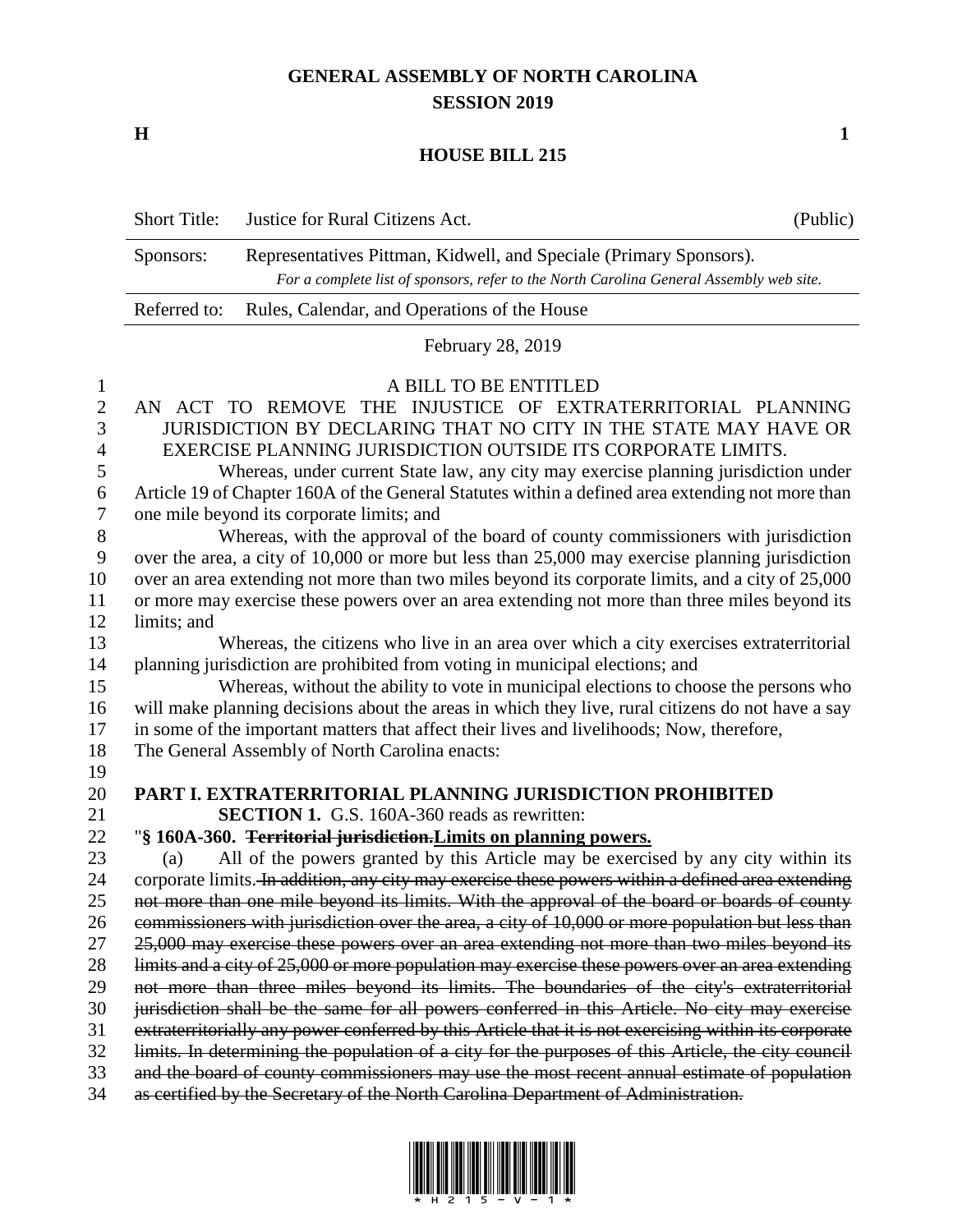### **General Assembly Of North Carolina Session 2019 Session 2019**

 (a1) Any municipality planning to exercise extraterritorial jurisdiction under this Article shall notify the owners of all parcels of land proposed for addition to the area of extraterritorial jurisdiction, as shown on the county tax records. The notice shall be sent by first-class mail to 4 the last addresses listed for affected property owners in the county tax records. The notice shall inform the landowner of the effect of the extension of extraterritorial jurisdiction, of the landowner's right to participate in a public hearing prior to adoption of any ordinance extending the area of extraterritorial jurisdiction, as provided in G.S. 160A-364, and the right of all residents of the area to apply to the board of county commissioners to serve as a representative on the 9 planning board and the board of adjustment, as provided in G.S. 160A-362. The notice shall be mailed at least four weeks prior to the public hearing. The person or persons mailing the notices shall certify to the city council that the notices were sent by first-class mail, and the certificate shall be deemed conclusive in the absence of fraud.

 (b) Any council wishing to exercise extraterritorial jurisdiction under this Article shall 14 adopt, and may amend from time to time, an ordinance specifying the areas to be included based upon existing or projected urban development and areas of critical concern to the city, as evidenced by officially adopted plans for its development. Boundaries shall be defined, to the extent feasible, in terms of geographical features identifiable on the ground. A council may, in its discretion, exclude from its extraterritorial jurisdiction areas lying in another county, areas separated from the city by barriers to urban growth, or areas whose projected development will 20 have minimal impact on the city. The boundaries specified in the ordinance shall at all times be drawn on a map, set forth in a written description, or shown by a combination of these techniques. This delineation shall be maintained in the manner provided in G.S. 160A-22 for the delineation 23 of the corporate limits, and shall be recorded in the office of the register of deeds of each county 24 in which any portion of the area lies.

 (c) Where the extraterritorial jurisdiction of two or more cities overlaps, the jurisdictional boundary between them shall be a line connecting the midway points of the overlapping area unless the city councils agree to another boundary line within the overlapping area based upon existing or projected patterns of development.

 (d) If a city fails to adopt an ordinance specifying the boundaries of its extraterritorial 30 jurisdiction, the county of which it is a part shall be authorized to exercise the powers granted by this Article in any area beyond the city's corporate limits. The county may also, on request of the city council, exercise any or all these powers in any or all areas lying within the city's corporate limits or within the city's specified area of extraterritorial jurisdiction.

 (e) No city may hereafter extend its extraterritorial powers under this Article into any area for which the county at that time has adopted and is enforcing a zoning ordinance and subdivision regulations and within which it is enforcing the State Building Code. However, the 37 eity may do so where the county is not exercising all three of these powers, or when the city and the county have agreed upon the area within which each will exercise the powers conferred by this Article.

 $\frac{40}{10}$  (f)(b) When a city annexes, annexes or a new city is incorporated in, or a city extends its 41 jurisdiction to include, in an area that is currently being regulated by the county, county under this Article or Article 18 of Chapter 153A of the General Statutes, the county regulations and powers of enforcement shall remain in effect until (i) the city has adopted such regulations, or (ii) a period of 60 days has elapsed following the annexation, extension annexation or incorporation, whichever is sooner. During this period the city may hold hearings and take any other measures that may be required in order to adopt its regulations for the area.

 (f1) When a city relinquishes jurisdiction over an area that it is regulating under this Article to a county, the city regulations and powers of enforcement shall remain in effect until (i) 49 the county has adopted this regulation or (ii) a period of 60 days has elapsed following the action by which the city relinquished jurisdiction, whichever is sooner. During this period the county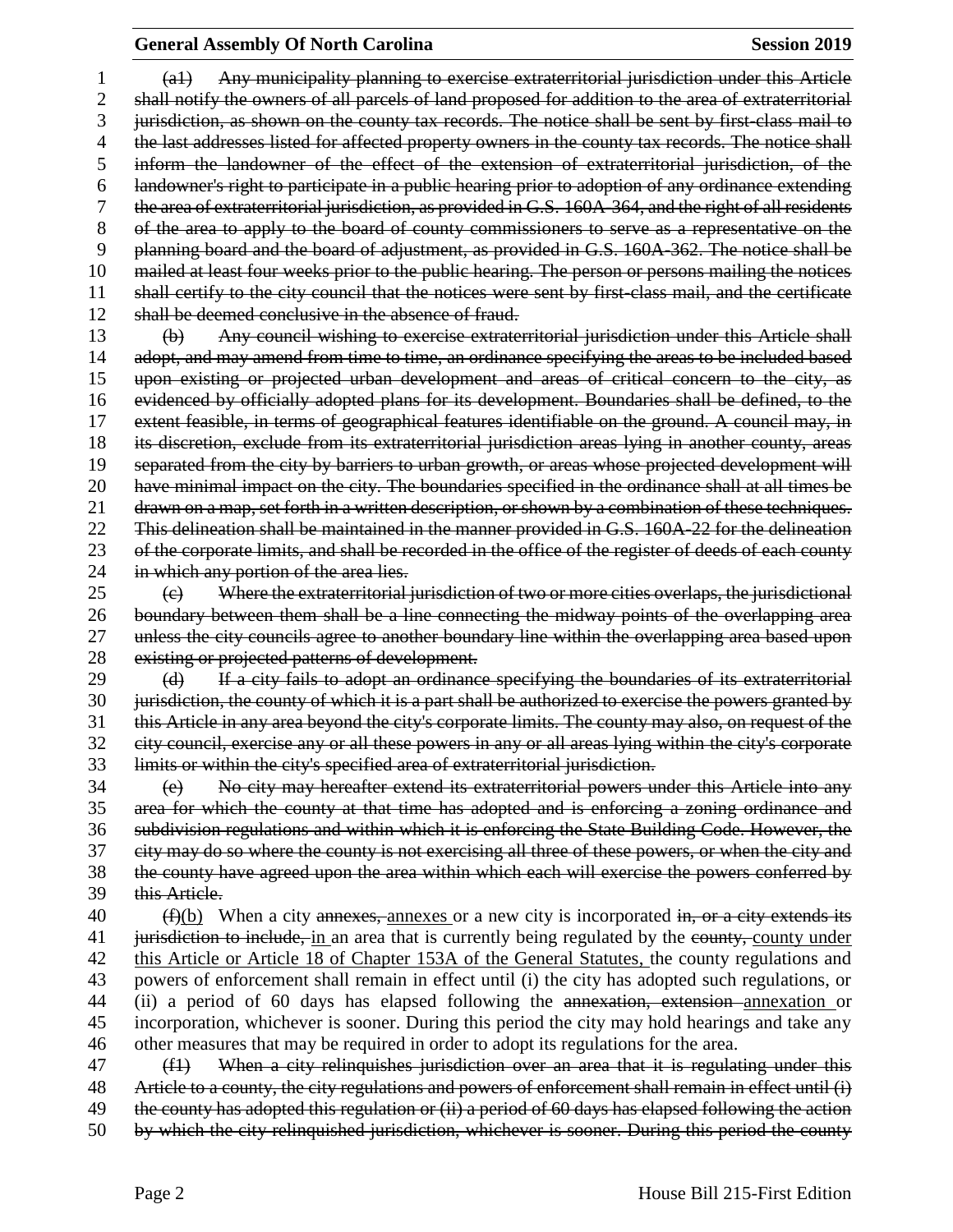may hold hearings and take other measures that may be required in order to adopt its regulations 2 for the area.  $\overline{g}$  (g) When a local government is granted powers by this section subject to the request, approval, or agreement of another local government, the request, approval, or agreement shall be evidenced by a formally adopted resolution of that government's legislative body. Any such request, approval, or agreement can be rescinded upon two years' written notice to the other legislative bodies concerned by repealing the resolution. The resolution may be modified at any time by mutual agreement of the legislative bodies concerned. (h) Nothing in this section shall repeal, modify, or amend any local act which defines the boundaries of a city's extraterritorial jurisdiction by metes and bounds or courses and distances. (i) Whenever a city or county, pursuant to this section, acquires jurisdiction over a 12 territory that theretofore has been subject to the jurisdiction of another local government, any person who has acquired vested rights under a permit, certificate, or other evidence of compliance issued by the local government surrendering jurisdiction may exercise those rights as if no change of jurisdiction had occurred. The city or county acquiring jurisdiction may take any action regarding such a permit, certificate, or other evidence of compliance that could have been taken by the local government surrendering jurisdiction pursuant to its ordinances and regulations. Except as provided in this subsection, any building, structure, or other land use in a territory over 19 which a city or county has acquired jurisdiction is subject to the ordinances and regulations of 20 the city or county.  $\qquad \qquad (i)$  Repealed by Session Laws 1973, c. 669, s. 1. (k) As used in this subsection, "bona fide farm purposes" is as described in G.S. 153A-340. As used in this subsection, "property" means a single tract of property or an identifiable portion of a single tract. Property that is located in the geographic area of a municipality's extraterritorial jurisdiction and that is used for bona fide farm purposes is exempt from exercise of the municipality's extraterritorial jurisdiction under this Article. Property that is located in the geographic area of a municipality's extraterritorial jurisdiction and that ceases to be used for bona fide farm purposes shall become subject to exercise of the municipality's extraterritorial jurisdiction under this Article. For purposes of complying with 44 C.F.R. Part 60, Subpart A, property that is exempt from the exercise of extraterritorial jurisdiction pursuant to this subsection shall be subject to the county's floodplain ordinance or all floodplain regulation provisions of the county's unified development ordinance. (*l*) A municipality may provide in its zoning ordinance that an accessory building of a "bona fide farm" as defined by G.S. 153A-340(b) has the same exemption from the building code as it would have under county zoning as provided by Part 3 of Article 18 of Chapter 153A of the General Statutes. This subsection applies only to the City of Raleigh and the Towns of Apex, Cary, Fuquay-Varina, Garner, Holly Springs, Knightdale, Morrisville, Rolesville, Wake Forest, Wendell, and Zebulon." **SECTION 2.** G.S. 160A-361 reads as rewritten: "**§ 160A-361. Planning boards.** (a) Any city may by ordinance create or designate one or more boards or commissions to perform the following duties: 44 (1) Make studies of the area within its jurisdiction and surrounding areas; the city's corporate limits; …." **SECTION 3.** G.S. 160A-362 is repealed. **SECTION 4.** Any provision in a local act that grants a city, town, or village the power to exercise extraterritorial planning jurisdiction under Article 19 of Chapter 160A of the General Statutes is hereby repealed.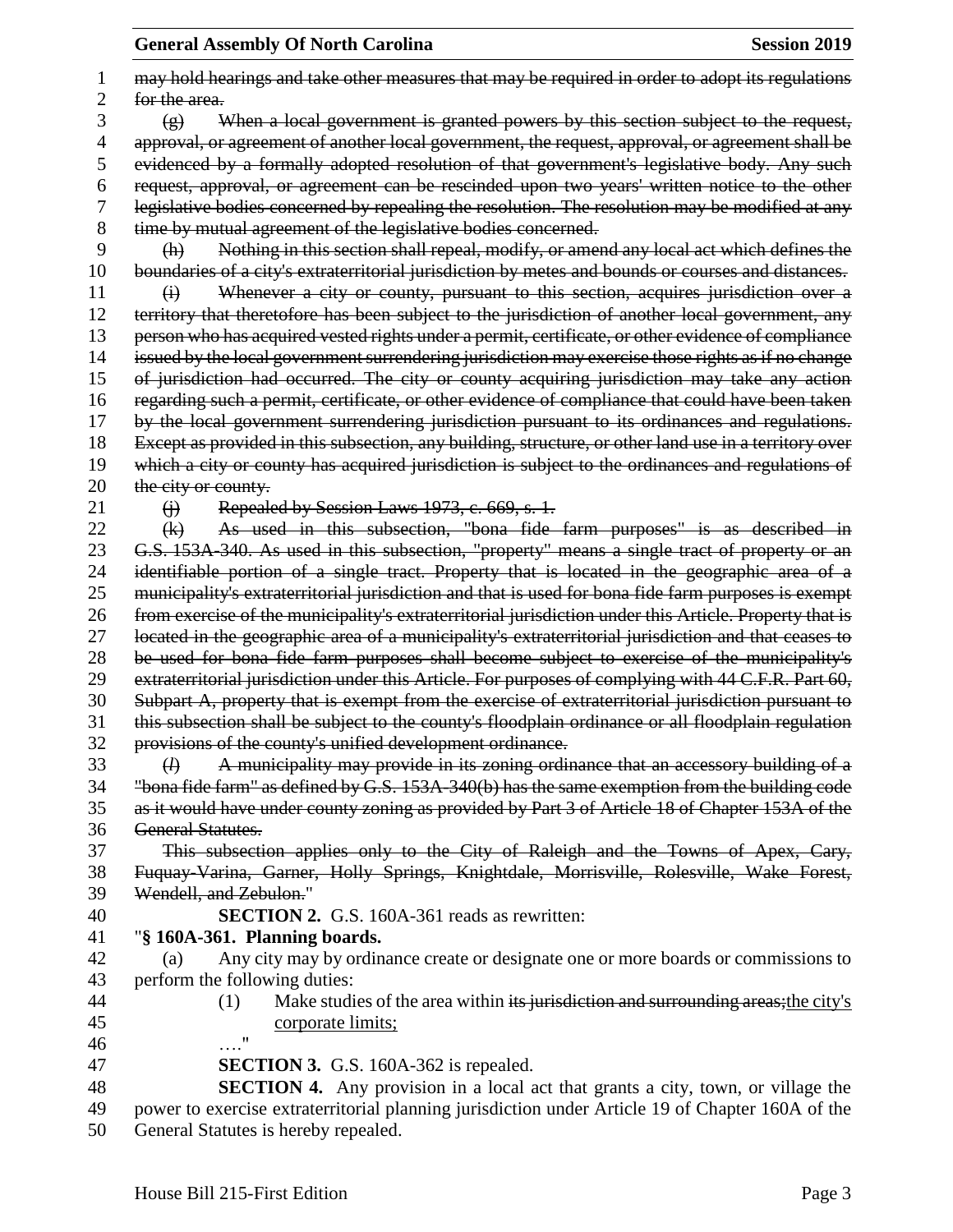# **General Assembly Of North Carolina Session 2019**

| $\mathbf{1}$     | <b>SECTION 5.</b> The relinquishment of jurisdiction over an area that a city is regulating                                                                                                     |
|------------------|-------------------------------------------------------------------------------------------------------------------------------------------------------------------------------------------------|
| $\mathbf{2}$     | under the authority of extraterritorial planning jurisdiction under Article 19 of Chapter 160A of                                                                                               |
| 3                | the General Statutes shall become effective January 1, 2020. However, nothing in this act shall                                                                                                 |
| $\overline{4}$   | be construed as prohibiting a city from relinquishing jurisdiction over an area prior to January 1,                                                                                             |
| 5                | 2020, so long as the city complies with the provisions of Article 19 of Chapter 160A of the                                                                                                     |
| 6                | General Statutes.                                                                                                                                                                               |
| $\boldsymbol{7}$ | <b>SECTION 6.</b> Upon relinquishment of jurisdiction over an area that a city is                                                                                                               |
| $8\,$            | regulating under the authority of extraterritorial planning jurisdiction under Article 19 of Chapter                                                                                            |
| 9                | 160A of the General Statutes:                                                                                                                                                                   |
| 10               | The city regulations and powers of enforcement shall remain in effect until (i)<br>(1)                                                                                                          |
| 11               | the county has adopted the regulation or (ii) a period of 60 days has elapsed                                                                                                                   |
| 12               | following the effective date of this act, whichever is sooner. During this                                                                                                                      |
| 13               | period, the county may hold hearings and take other measures that may be                                                                                                                        |
| 14               | required in order to adopt its regulations for the area.                                                                                                                                        |
| 15               | Any person who has acquired vested rights under a permit, certificate, or other<br>(2)                                                                                                          |
| 16               | evidence of compliance issued by the city may exercise those rights as if no                                                                                                                    |
| 17               | change of jurisdiction had occurred. The county acquiring jurisdiction may                                                                                                                      |
| 18               | take any action regarding the permit, certificate, or other evidence of                                                                                                                         |
| 19               | compliance that could have been taken by the city surrendering jurisdiction                                                                                                                     |
| 20               | pursuant to its ordinances and regulations. Except as provided in this section,                                                                                                                 |
| 21               | any building, structure, or other land use in a territory over which a county has                                                                                                               |
| 22<br>23         | acquired jurisdiction is subject to the ordinances and regulations of the county.                                                                                                               |
| 24               | PART II. CONFORMING CHANGES                                                                                                                                                                     |
| 25               | <b>SECTION 7.</b> G.S. 113A-208 reads as rewritten:                                                                                                                                             |
| 26               | "§ 113A-208. Regulation of mountain ridge construction by counties and cities.                                                                                                                  |
| 27               | $\cdots$                                                                                                                                                                                        |
| 28               | An ordinance adopted under the authority of this section applies to all protected<br>(d)                                                                                                        |
| 29               | mountain ridges as defined in G.S. 113A-206. A county or city may apply the ordinance to other                                                                                                  |
| 30               | mountain ridges within its jurisdiction if it finds that this application is reasonably necessary to                                                                                            |
| 31               | protect against some or all of the hazards or problems set forth in G.S. 113A-207. Additionally,                                                                                                |
| 32               | a city with a population of 50,000 or more may apply the ordinance to other mountain ridges                                                                                                     |
| 33               | within its extraterritorial planning jurisdiction if it finds that this application is reasonably                                                                                               |
| 34               |                                                                                                                                                                                                 |
| 35               | necessary to protect against some or all of the hazards or problems set forth in G.S. 113A-207.                                                                                                 |
|                  |                                                                                                                                                                                                 |
| 36               | <b>SECTION 8.</b> G.S. 122C-3 reads as rewritten:                                                                                                                                               |
| 37               | "§ 122C-3. Definitions.                                                                                                                                                                         |
| 38               | The following definitions apply in this Chapter:                                                                                                                                                |
| 39               |                                                                                                                                                                                                 |
| 40               | "Extraterritorial jurisdiction" means the boundaries of the area over which the<br>(13e)                                                                                                        |
| 41               | Town of Butner was exercising extraterritorial planning jurisdiction under                                                                                                                      |
| 42               | Article 19 of Chapter 160A of the General Statutes prior to the Town's                                                                                                                          |
| 43               | relinquishment of jurisdiction over the area on or before January 1, 2020.<br>$^{\prime\prime}$                                                                                                 |
| 44               |                                                                                                                                                                                                 |
| 45               | <b>SECTION 9.</b> G.S. 122C-403 reads as rewritten:                                                                                                                                             |
| 46               | "§ 122C-403. Secretary's authority over Camp Butner reservation.                                                                                                                                |
| 47<br>48         | The Secretary shall administer the Camp Butner reservation except (i) those areas within the                                                                                                    |
| 49               | municipal boundaries of the Town of Butner and (ii) that portion of the Town of Butner's<br>extraterritorial jurisdiction-jurisdiction, as defined in G.S. 122C-3(13e), consisting of lands not |
| 50               | owned by the State of North Carolina. In performing this duty, the Secretary has the powers listed                                                                                              |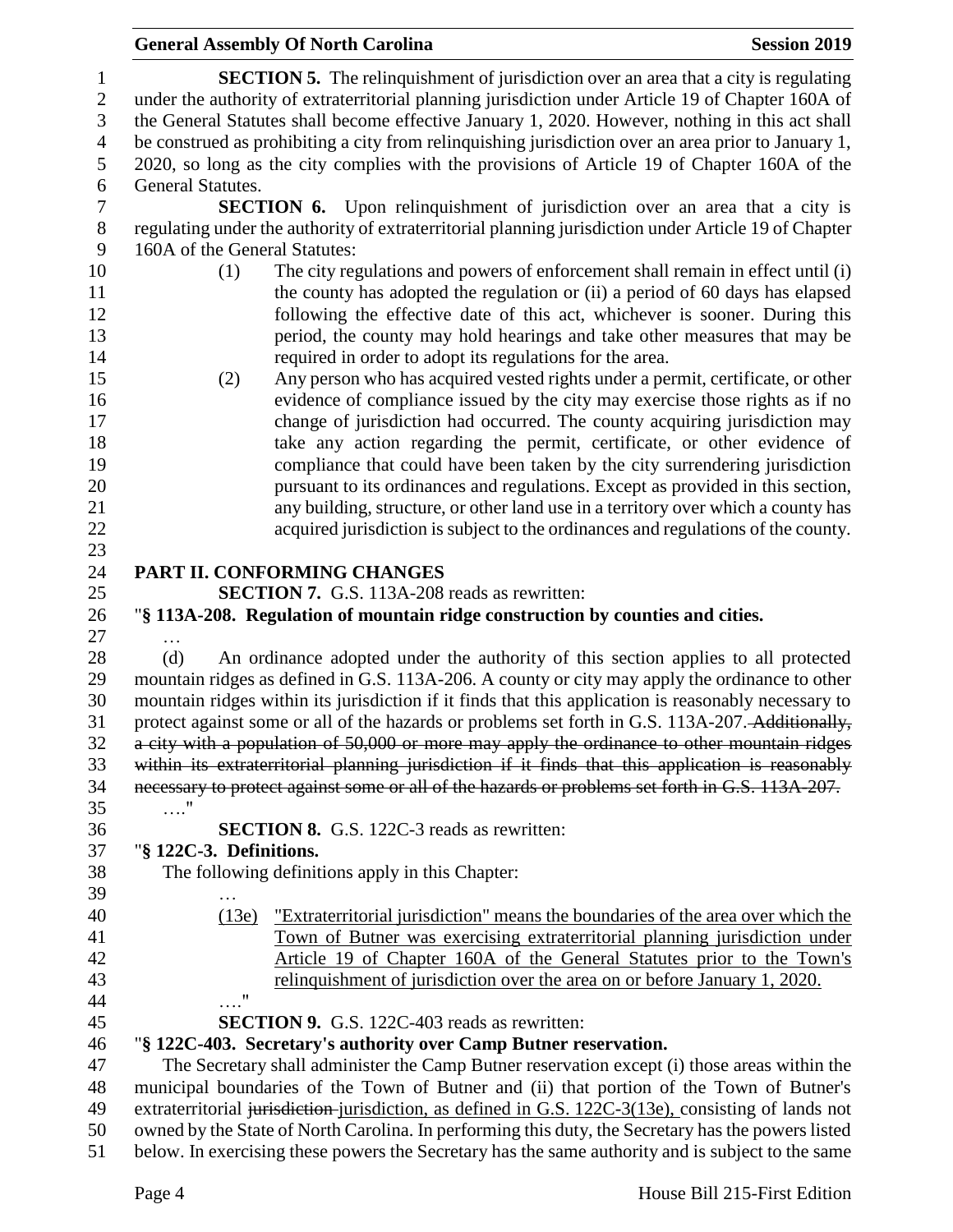| 6        | Rules adopted by the Secretary under this Article shall be adopted in accordance with the                |  |  |  |
|----------|----------------------------------------------------------------------------------------------------------|--|--|--|
| 7        | procedures for adopting a city ordinance on the same subject, shall be subject to review in the          |  |  |  |
| 8        | manner provided for a city ordinance adopted on the same subject, and shall be enforceable in            |  |  |  |
| 9        | accordance with the procedures for enforcing a city ordinance on the same subject. Violation of          |  |  |  |
| 10       | a rule adopted under this Article is punishable as provided in G.S. 122C-406.                            |  |  |  |
| 11       | Rules adopted under this Article may apply to part or all of the Camp Butner Reservation,                |  |  |  |
| 12       | except those areas within the municipal boundaries of the Town of Butner and that portion of the         |  |  |  |
| 13       | Town of Butner's extraterritorial jurisdiction-jurisdiction, as defined in G.S. 122C-3(13e),             |  |  |  |
| 14       | consisting of lands not owned by the State of North Carolina. If a public hearing is required            |  |  |  |
| 15       | before the adoption of a rule, Advisory the Secretary shall designate one or more employees of           |  |  |  |
| 16       | the Department to conduct the hearing. The Butner Town Council shall receive at least 14 days'           |  |  |  |
| 17       | advance written notice of any public hearing with all correspondence concerning such public              |  |  |  |
| 18       | hearings to be directed to the mayor of the Town of Butner and sent by certified mail, return            |  |  |  |
| 19       | receipt requested, or equivalent delivery service to Butner Town Hall."                                  |  |  |  |
| 20       | SECTION 11. G.S. 122C-410 reads as rewritten:                                                            |  |  |  |
| 21       | "§ 122C-410. Authority of county or city over Camp Butner Reservation; zoning                            |  |  |  |
| 22       | jurisdiction by Town of Butner over State lands.                                                         |  |  |  |
| 23       | A municipality other than the Town of Butner may not annex territory extending into<br>(a)               |  |  |  |
| 24       | or extend its extraterritorial jurisdiction into the Camp Butner reservation without written             |  |  |  |
| 25       | approval from the Secretary and the Butner Town Council of each proposed annexation or                   |  |  |  |
| 26       | extension. annexation. The Town of Butner may not annex territory extending into or extend its           |  |  |  |
| 27       | extraterritorial jurisdiction into those portions of the Camp Butner Reservation owned by the            |  |  |  |
| 28       | State of North Carolina without written approval from the Secretary of each proposed annexation          |  |  |  |
| 29       | or extension. annexation. The procedures, if any, for withdrawing approval granted by the                |  |  |  |
| 30       | Secretary to an annexation or extension of extraterritorial jurisdiction-shall be stated in the notice   |  |  |  |
| 31<br>32 | of approval.<br>A county ordinance may apply in part or all of the Camp Butner reservation (other<br>(b) |  |  |  |
| 33       | than areas within the Town of Butner) if the Secretary gives written approval of the ordinance,          |  |  |  |
| 34       | except that ordinances adopted by a county under Article 18 of Chapter 153A of the General               |  |  |  |
| 35       | Statutes may not apply in the extraterritorial jurisdiction of the Town of Butner without approval       |  |  |  |
| 36       | of the Butner Town Council. ordinance. The Secretary may withdraw approval of a county                   |  |  |  |
| 37       | ordinance by giving written notification, by certified mail, return receipt requested, to the county.    |  |  |  |
| 38       | A county ordinance ceases to be effective in the Camp Butner reservation 30 days after the county        |  |  |  |
| 39       | receives the written notice of the withdrawal of approval. This section does not enhance or              |  |  |  |
| 40       | diminish the authority of a county to enact ordinances applicable to the Town of Butner and its          |  |  |  |
| 41       | extraterritorial jurisdiction. Butner.                                                                   |  |  |  |
| 42       | Notwithstanding any other provision of this Article, no portion of the lands owned by<br>(c)             |  |  |  |
| 43       | the State as of September 1, 2007, which are located in the extraterritorial jurisdiction or the         |  |  |  |
| 44       | incorporated limits of the Town of Butner shall be subject to any of the powers granted to the           |  |  |  |
| 45       | Town of Butner pursuant to Article 19 of Chapter 160A of the General Statutes except as to               |  |  |  |
| 46       | property no longer owned by the State. If any portion of such property owned by the State of             |  |  |  |
| 47       | North Carolina as of September 1, 2007, is no longer owned by the State, the Town of Butner              |  |  |  |
| 48       | may exercise all legal authority granted to the Town pursuant to the terms of its charter or by          |  |  |  |
| 49       | Article 19 of Chapter 160A of the General Statutes and may do so by ordinances adopted prior             |  |  |  |
| 50       | to the actual date of transfer. Before the State shall dispose of any property inside the incorporated   |  |  |  |
| 51       | limits of the Town of Butner or any of that property currently under the control of the North            |  |  |  |
|          |                                                                                                          |  |  |  |
|          | House Bill 215-First Edition<br>Page 5                                                                   |  |  |  |
|          |                                                                                                          |  |  |  |
|          |                                                                                                          |  |  |  |
|          |                                                                                                          |  |  |  |

**General Assembly Of North Carolina Session 2019**

restrictions that the governing body of a city would have and would be subject to if the reservation

was a city, unless this section provides to the contrary. The Secretary may:

4 **SECTION 10.** G.S. 122C-405 reads as rewritten:<br>5 <sup>"§</sup> 122C-405. Procedure applicable to rules.

"**§ 122C-405. Procedure applicable to rules.**

3 …."<br>4 **SEC**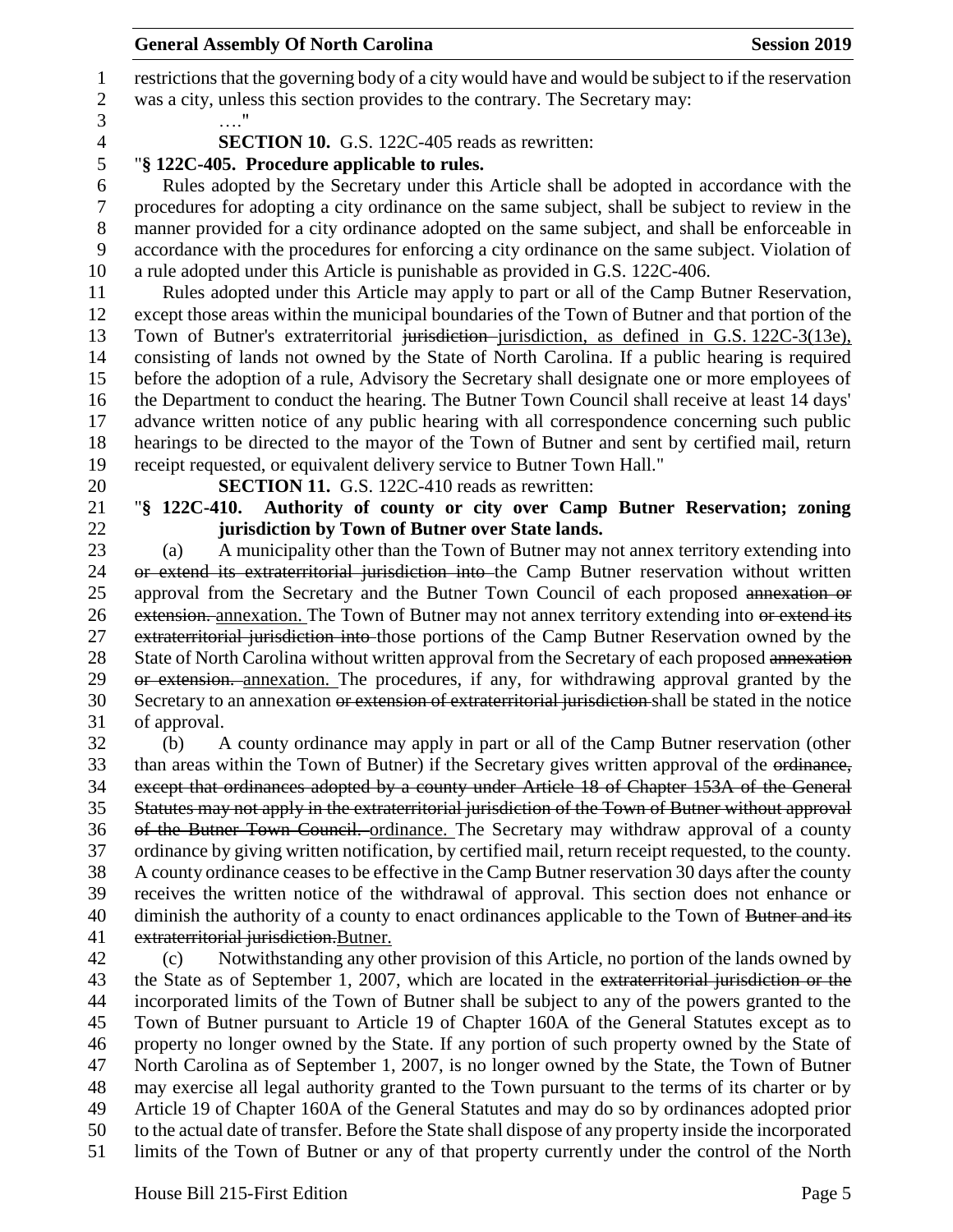### **General Assembly Of North Carolina Session 2019 Session 2019**

 Carolina Department of Health and Human Services or the North Carolina Department of 2 Agriculture and Consumer Services within the extraterritorial jurisdiction-jurisdiction, as defined in G.S. 122C-3(13e), of the Town of Butner, southeast of Old Highway 75, northeast of Central Avenue, southwest of 33rd Street, and northwest of "G" Street, by sale or lease for any use not directly associated with a State function, the Town of Butner shall first be given the right of first refusal to purchase said property at fair market value as determined by the average of the value of said property as determined by a qualified appraiser selected by the Secretary and a qualified 8 appraiser selected by the Town of Butner."<br>9 **SECTION 12.** G.S. 130A-317 **SECTION 12.** G.S. 130A-317 reads as rewritten: "**§ 130A-317. Department to provide advice; submission and approval of public water** 

- **system plans.**
- …

 (d) Municipalities, counties, local boards or commissions, water and sewer authorities, or groups of municipalities and counties may establish and administer within their utility service areas their own approval program in lieu of State approval of water system plans required in subsection (c) of this section for construction or alteration of the distribution system of a proposed or existing public water system, subject to the prior certification of the Department. For purposes of this subsection, the service area of a municipality shall include only that area within the corporate limits of the municipality and that area outside a municipality in its extraterritorial jurisdiction where water service is already being provided to the permit applicant by the municipality or connection to the municipal water system is immediately available to the applicant; the service areas of counties and the other entities or groups shall include only those areas where water service is already being provided to the applicant by the permitting authority or connection to the permitting authority's system is immediately available. For purposes of this subsection, the term "extraterritorial jurisdiction" means the boundaries of the area over which a municipality was exercising extraterritorial planning jurisdiction under Article 19 of Chapter 160A of the General Statutes prior to the municipality's relinquishment of jurisdiction over the area on or before January 1, 2020. No later than the 180th day after the receipt of an approval program and statement submitted by any local government, commission, authority, or board, the Department shall certify any local program that meets all of the following conditions: …."

## **SECTION 13.** G.S. 136-44.50 reads as rewritten:

## "**§ 136-44.50. Transportation corridor official map act.**

 (a) A transportation corridor official map may be adopted or amended by any of the following:

…

 Before a city adopts a transportation corridor official map that extends beyond the extraterritorial jurisdiction of its building permit issuance and subdivision control ordinances, or adopts an amendment to a transportation corridor official map outside the extraterritorial 40 jurisdiction of its building permit issuance and subdivision control ordinances, the city shall obtain approval from the Board of County Commissioners.

- 
- (a1) No property may be regulated under this Article until:
- (1) The governing board of the city, the county, the regional transportation authority, the North Carolina Turnpike Authority, the Department of Transportation, or any other entity listed in subsection (a) of this section has held a public hearing in each county affected by the map on the proposed map or amendment. Notice of the hearing shall be provided:
- … b. By two week written notice to the Secretary of Transportation, the Chairman of the Board of County Commissioners, and the Mayor of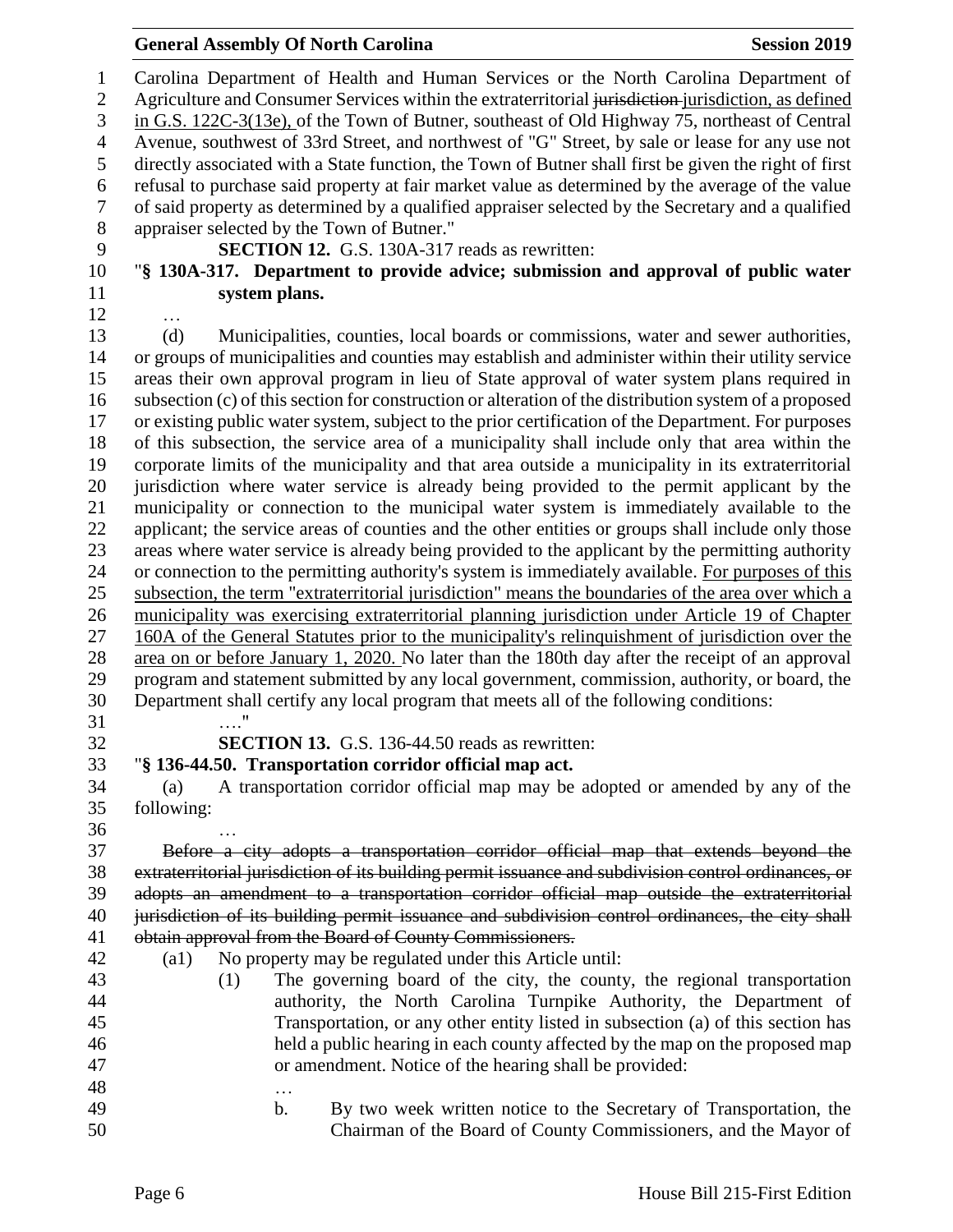| <b>General Assembly Of North Carolina</b><br><b>Session 2019</b>                                                                                                                           |
|--------------------------------------------------------------------------------------------------------------------------------------------------------------------------------------------|
| any city or town through whose corporate or extraterritorial<br>jurisdiction the transportation corridor passes.                                                                           |
| <b>SECTION 14.</b> G.S. 136-55.1 reads as rewritten:<br>"§ 136-55.1. Notice of abandonment.                                                                                                |
| In keeping with its overall zoning scheme and long-range plans regarding the<br>(b)                                                                                                        |
| extraterritorial jurisdiction area, $a \Delta$ municipality may keep open and assume responsibility for                                                                                    |
| maintenance of a road within one mile of its corporate limits once it is abandoned from the State                                                                                          |
| highway system."                                                                                                                                                                           |
| <b>SECTION 15.</b> G.S. 136-63 reads as rewritten:                                                                                                                                         |
| "§ 136-63. Change or abandonment of roads.                                                                                                                                                 |
|                                                                                                                                                                                            |
| In keeping with its overall zoning scheme and long-range plans regarding the<br>(b)                                                                                                        |
| extraterritorial jurisdiction area, $a \Delta$ municipality may keep open and assume responsibility for                                                                                    |
| maintenance of a road within one mile of its corporate limits once it is abandoned from the State                                                                                          |
| highway system."                                                                                                                                                                           |
| <b>SECTION 16.</b> G.S. 136-66.3 reads as rewritten:                                                                                                                                       |
| "§ 136-66.3. Local government participation in improvements to the State transportation                                                                                                    |
| system.                                                                                                                                                                                    |
| Municipal Participation Authorized. $-$ A municipality may, but is not required to,<br>(a)                                                                                                 |
| participate in the right-of-way and construction cost of a State transportation improvement                                                                                                |
| approved by the Board of Transportation under G.S. $143B-350(f)(4)$ that is located in the                                                                                                 |
| municipality or its extraterritorial jurisdiction.municipality.                                                                                                                            |
| $\ldots$ "                                                                                                                                                                                 |
| <b>SECTION 17.</b> G.S. 143-138 reads as rewritten:                                                                                                                                        |
| "§ 143-138. North Carolina State Building Code.                                                                                                                                            |
|                                                                                                                                                                                            |
| Effect upon Local Codes. – Except as otherwise provided in this section, the North<br>(e)<br>Carolina State Building Code shall apply throughout the State, from the time of its adoption. |
| Approved rules shall become effective in accordance with G.S. 150B-21.3. However, any                                                                                                      |
| political subdivision of the State may adopt a fire prevention code and floodplain management                                                                                              |
| regulations within its jurisdiction. The territorial jurisdiction of any municipality or county for                                                                                        |
| this purpose, unless otherwise specified by the General Assembly, shall be as follows: Municipal                                                                                           |
| jurisdiction shall include all areas within the corporate limits of the municipality and                                                                                                   |
| extraterritorial jurisdiction areas established as provided in G.S. 160A-360 or a local act;                                                                                               |
| municipality; county jurisdiction shall include all other areas of the county. No such code or                                                                                             |
| regulations, other than floodplain management regulations and those permitted by                                                                                                           |
| G.S. 160A-436, shall be effective until they have been officially approved by the Building Code                                                                                            |
| Council as providing adequate minimum standards to preserve and protect health and safety, in                                                                                              |
| accordance with the provisions of subsection (c) above. Local floodplain regulations may                                                                                                   |
| regulate all types and uses of buildings or structures located in flood hazard areas identified by                                                                                         |
| local, State, and federal agencies, and include provisions governing substantial improvements,                                                                                             |
| substantial damage, cumulative substantial improvements, lowest floor elevation, protection of                                                                                             |
| mechanical and electrical systems, foundation construction, anchorage, acceptable flood resistant                                                                                          |
| materials, and other measures the political subdivision deems necessary considering the                                                                                                    |
| characteristics of its flood hazards and vulnerability. In the absence of approval by the Building                                                                                         |
| Code Council, or in the event that approval is withdrawn, local fire prevention codes and                                                                                                  |
| regulations shall have no force and effect. Provided any local regulations approved by the local                                                                                           |
| governing body which are found by the Council to be more stringent than the adopted statewide                                                                                              |
| fire prevention code and which are found to regulate only activities and conditions in buildings,                                                                                          |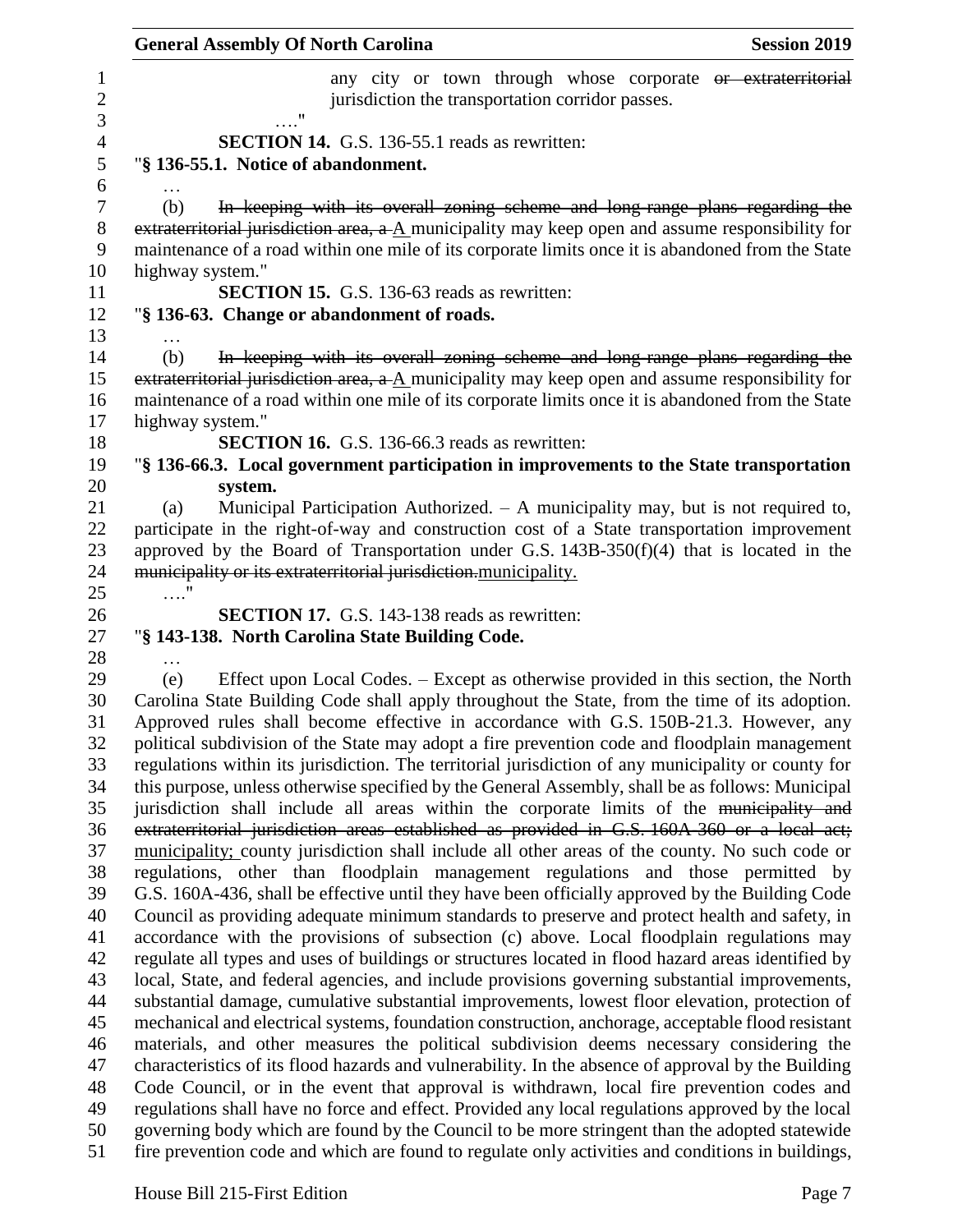### **General Assembly Of North Carolina Session 2019 Session 2019**

 structures, and premises that pose dangers of fire, explosion or related hazards, and are not matters in conflict with the State Building Code, shall be approved. Local governments may enforce the fire prevention code of the State Building Code using civil remedies authorized under G.S. 143-139, 153A-123, and 160A-175. If the Commissioner of Insurance or other State official with responsibility for enforcement of the Code institutes a civil action pursuant to G.S. 143-139, a local government may not institute a civil action under G.S. 143-139, 153A-123, or 160A-175 based upon the same violation. Appeals from the assessment or imposition of such civil remedies shall be as provided in G.S. 160A-434.

 A local government may not adopt any ordinance in conflict with the exemption provided by subsection (c1) of this section. No local ordinance or regulation shall be construed to limit the exemption provided by subsection (c1) of this section.

…."

**SECTION 18.** G.S. 143-215.1 reads as rewritten:

…

"**§ 143-215.1. Control of sources of water pollution; permits required.**

- (f) Local Permit Programs for Sewer Extension and Reclaimed Water Utilization. Municipalities, counties, local boards or commissions, water and sewer authorities, or groups of municipalities and counties may establish and administer within their utility service areas their own general permit programs in lieu of State permit required in G.S. 143-215.1(a)(2), (3), and (8) above, for construction, operation, alteration, extension, change of proposed or existing sewer system, subject to the prior certification of the Commission. For purposes of this subsection, the service area of a municipality shall include only that area within the corporate limits of the municipality and that area outside a municipality in its extraterritorial jurisdiction where sewer service or a reclaimed water utilization system is already being provided by the municipality to the permit applicant or connection to the municipal sewer system or a reclaimed water utilization system is immediately available to the applicant; the service areas of counties and the other entities or groups shall include only those areas where sewer service or a reclaimed water utilization system is already being provided to the applicant by the permitting authority or connection to the permitting authority's system is immediately available. For purposes of this subsection, the term "extraterritorial jurisdiction" means the boundaries of the area over which a municipality was exercising extraterritorial planning jurisdiction under Article 19 of Chapter 160A of the General Statutes prior to the municipality's relinquishment of jurisdiction over the area on or before January 1, 2020. No later than the 180th day after the receipt of a program and statement submitted by any local government, commission, authority, or board the Commission shall certify any local program that does all of the following:
- …."
- 

**SECTION 19.** G.S. 143-215.57 reads as rewritten:

## "**§ 143-215.57. Procedures in issuing permits.**

…

 (b) In prescribing standards and requirements for the issuance of permits under this Part and in issuing permits, local governments shall proceed as in the case of an ordinance for the better government of the county or city as the case may be. A city may exercise the powers 43 granted in this Part not only within its corporate boundaries but also within the area of its 44 extraterritorial zoning jurisdiction. boundaries. A county may exercise the powers granted in this Part at any place within the county that is outside the zoning jurisdiction of a city in the county. If a city does not exercise the powers granted in this Part in the city's extraterritorial zoning jurisdiction, the county may exercise the powers granted in this Part in the city's extraterritorial 48 zoning jurisdiction. The county may regulate territory within the zoning jurisdiction of any city whose governing body, by resolution, agrees to the regulation. The governing body of a city may, upon one year's written notice, withdraw its approval of the county regulations, and those regulations shall have no further effect within the city's jurisdiction.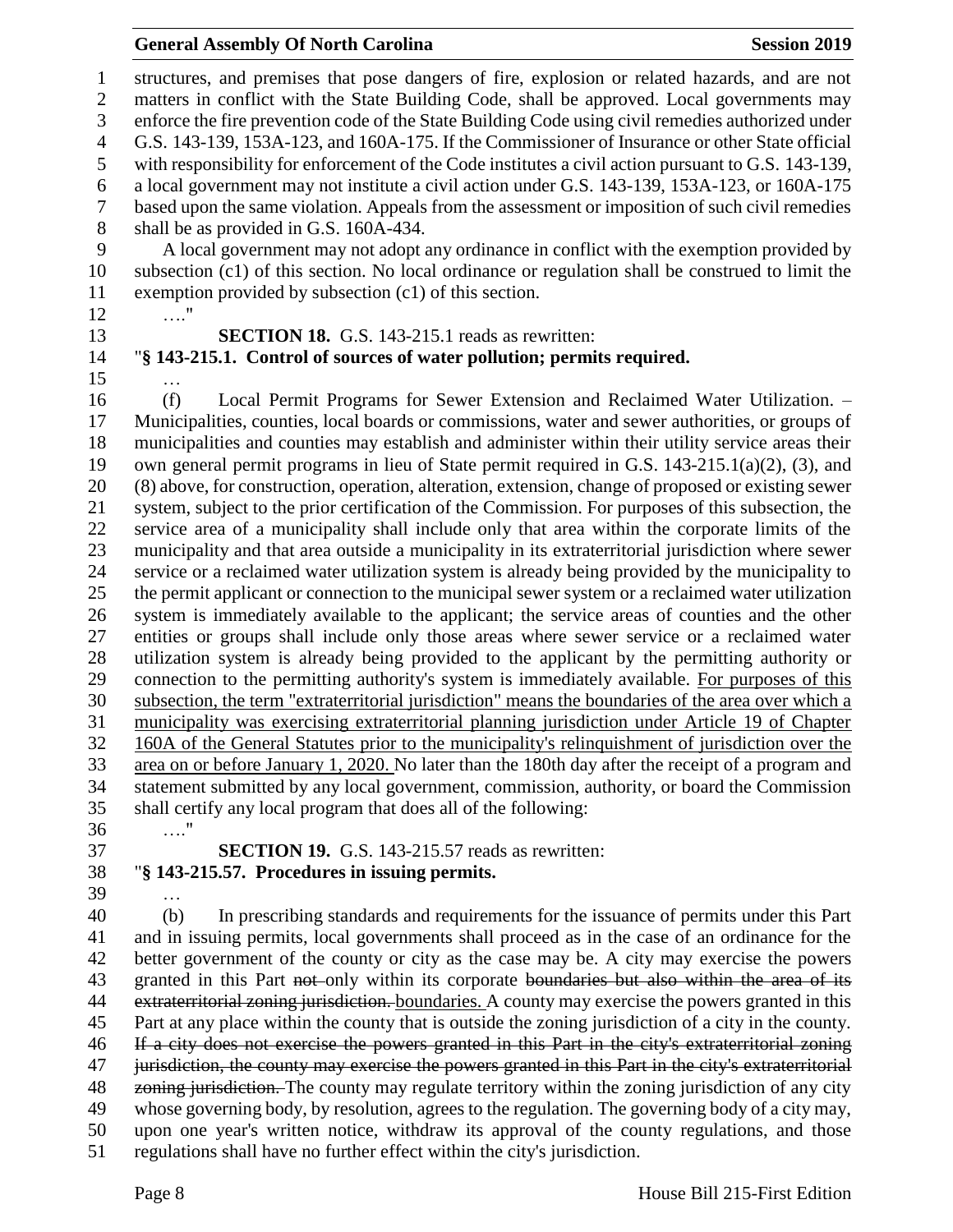|                | <b>General Assembly Of North Carolina</b><br><b>Session 2019</b>                                                                                                                                                                                                                                   |
|----------------|----------------------------------------------------------------------------------------------------------------------------------------------------------------------------------------------------------------------------------------------------------------------------------------------------|
| 1              | $\ldots$ "                                                                                                                                                                                                                                                                                         |
| $\overline{c}$ | <b>SECTION 20.</b> G.S. 153A-317.14 reads as rewritten:                                                                                                                                                                                                                                            |
| 3              | "§ 153A-317.14. Extension of economic development and training districts.                                                                                                                                                                                                                          |
| $\overline{4}$ | Standards. $-$ A board of commissioners may by resolution annex territory to an<br>(a)                                                                                                                                                                                                             |
| 5<br>6         | economic development and training district upon finding that:                                                                                                                                                                                                                                      |
| 7<br>8<br>9    | If any of the area proposed to be annexed to the district is wholly or partially<br>(6)<br>within the extraterritorial jurisdiction of a municipality, then it shall be<br>necessary to first obtain the affirmative vote of a majority of the members of                                          |
| 10             | the governing body of the municipality before the area can be annexed.                                                                                                                                                                                                                             |
| 11             | $\ldots$ "                                                                                                                                                                                                                                                                                         |
| 12             | <b>SECTION 21.</b> G.S. 160A-58.4 reads as rewritten:                                                                                                                                                                                                                                              |
| 13             | "§ 160A-58.4. Extraterritorial powers.                                                                                                                                                                                                                                                             |
| 14<br>15<br>16 | Satellite corporate limits shall not be considered a part of the city's corporate limits for the<br>purposes of extraterritorial land-use regulation pursuant to G.S. 160A-360, or abatement of<br>public health nuisances pursuant to G.S. 160A-193. However, a city's power to regulate land use |
| 17<br>18       | pursuant to Chapter 160A, Article 19, or to abate public health nuisances pursuant to<br>G.S. 160A-193, G.S. 160A-193 shall be the same within satellite corporate limits as within its                                                                                                            |
| 19             | primary corporate limits."                                                                                                                                                                                                                                                                         |
| 20             | <b>SECTION 22.</b> G.S. 160A-176.1 reads as rewritten:                                                                                                                                                                                                                                             |
| 21             | "§ 160A-176.1. Ordinances effective in Atlantic Ocean.                                                                                                                                                                                                                                             |
| 22             | A city may adopt ordinances to regulate and control swimming, surfing and littering<br>(a)                                                                                                                                                                                                         |
| 23             | in the Atlantic Ocean adjacent to that portion of the city within its boundaries or within its                                                                                                                                                                                                     |
| 24             | extraterritorial jurisdiction; boundaries; provided, however, nothing contained herein shall be                                                                                                                                                                                                    |
| 25             | construed to permit any city to prohibit altogether swimming and surfing or to make these                                                                                                                                                                                                          |
| 26             | activities unlawful.                                                                                                                                                                                                                                                                               |
| 27             | $\ldots$ "                                                                                                                                                                                                                                                                                         |
| 28             | <b>SECTION 23.</b> G.S. 160A-176.2 reads as rewritten:                                                                                                                                                                                                                                             |
| 29             | "§ 160A-176.2. Ordinances effective in Atlantic Ocean.                                                                                                                                                                                                                                             |
| 30             | A city may adopt ordinances to regulate and control swimming, personal watercraft<br>(a)                                                                                                                                                                                                           |
| 31             | operation, surfing and littering in the Atlantic Ocean and other waterways adjacent to that portion                                                                                                                                                                                                |
| 32             | of the city within its boundaries or within its extraterritorial jurisdiction; boundaries; provided,                                                                                                                                                                                               |
| 33             | however, nothing contained herein shall be construed to permit any city to prohibit altogether                                                                                                                                                                                                     |
| 34<br>35       | swimming or surfing or to make these activities unlawful.<br>$\ldots$ "                                                                                                                                                                                                                            |
| 36             | <b>SECTION 24.</b> G.S. 160A-199 reads as rewritten:                                                                                                                                                                                                                                               |
| 37             | "§ 160A-199. Regulation of outdoor advertising.                                                                                                                                                                                                                                                    |
| 38             |                                                                                                                                                                                                                                                                                                    |
| 39             | This section does not apply to any ordinance in effect on the effective date of this<br>(m)                                                                                                                                                                                                        |
| 40             | section. A city may amend an ordinance in effect on the effective date of this section to extend                                                                                                                                                                                                   |
| 41             | application of the ordinance to off-premises outdoor advertising located in territory acquired by                                                                                                                                                                                                  |
| 42             | annexation or located in the extraterritorial jurisdiction of the city. annexation. A city may repeal                                                                                                                                                                                              |
| 43             | or amend an ordinance in effect on the effective date of this section so long as the amendment to                                                                                                                                                                                                  |
| 44             | the existing ordinance does not reduce the period of amortization in effect on the effective date                                                                                                                                                                                                  |
| 45             | of this section.                                                                                                                                                                                                                                                                                   |
| 46             | . "                                                                                                                                                                                                                                                                                                |
| 47             | <b>SECTION 25.</b> G.S. 160A-296 reads as rewritten:                                                                                                                                                                                                                                               |
| 48             | "§ 160A-296. Establishment and control of streets; center and edge lines.                                                                                                                                                                                                                          |
| 49             | .                                                                                                                                                                                                                                                                                                  |
| 50             | A city with a population of 250,000 or over according to the most recent decennial<br>$(a+)$                                                                                                                                                                                                       |
| 51             | federal census may also exercise the power granted by subdivision $(a)(3)$ of this section within                                                                                                                                                                                                  |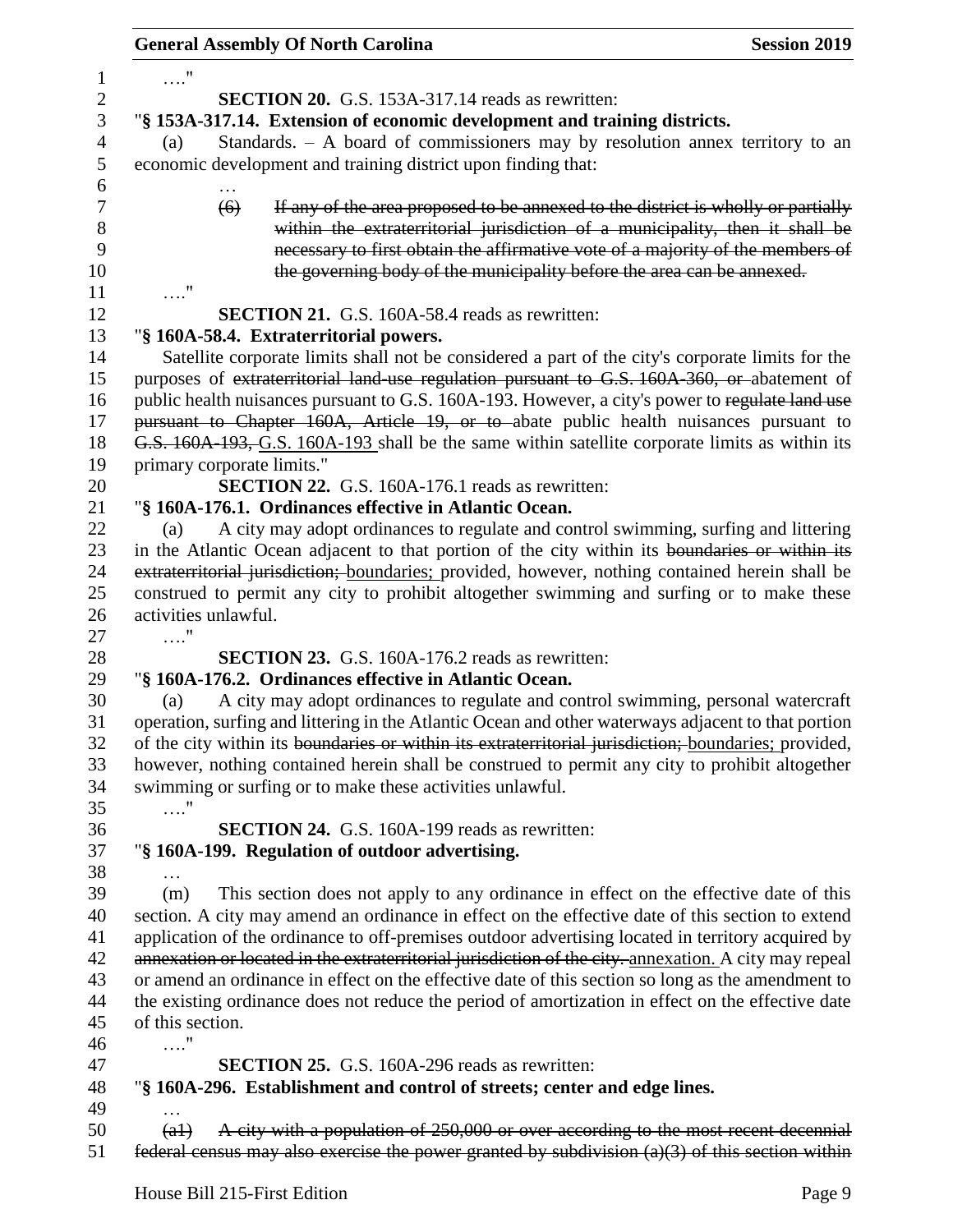**General Assembly Of North Carolina Session 2019 Session 2019**  its extraterritorial planning jurisdiction. Before a city makes improvements under this subsection, it shall enter into a memorandum of understanding with the Department of Transportation to provide for maintenance. …." **SECTION 26.** G.S. 160A-299 reads as rewritten: "**§ 160A-299. Procedure for permanently closing streets and alleys.** (d) This section shall apply to any street or public alley within a city or its extraterritorial jurisdiction that has been irrevocably dedicated to the public, without regard to whether it has actually been opened. This section also applies to unopened streets or public alleys that are shown on plats but that have not been accepted or maintained by the city, provided that this section shall not abrogate the rights of a dedicator, or those claiming under a dedicator, pursuant to G.S. 136-96. …." **SECTION 27.** G.S. 160A-340.2 reads as rewritten: "**§ 160A-340.2. Exemptions.** … (c) The provisions of G.S. 160A-340.1, 160A-340.3, 160A-340.4, 160A-340.5, and 160A-340.6 do not apply to a city or joint agency providing communications service as of January 1, 2011, provided the city or joint agency limits the provision of communications service to any one or more of the following: … 23 (3) The following service areas: a. For the joint agency operated by the cities of Davidson and Mooresville, the service area is the combined areas of the city of Cornelius; the town of Troutman; the town of Huntersville; the unincorporated areas of Mecklenburg County north of a line beginning at Highway 16 along the west boundary of the county, extending eastward along Highway 16, continuing east along Interstate 485, and continuing eastward to the eastern boundary of the county along Eastfield Road; and the unincorporated areas of Iredell County south of Interstate 40, excluding the City of Statesville and the extraterritorial jurisdiction of the City of Statesville. For purposes of this sub-subdivision, the term "extraterritorial jurisdiction" means the boundaries of the area over which the City of Statesville was exercising extraterritorial planning jurisdiction under Article 19 of Chapter 160A of the General Statutes prior to the City's relinquishment of jurisdiction over the area on or before January 1, 2020. …." **SECTION 28.** G.S. 160A-366 reads as rewritten: "**§ 160A-366. Validation of ordinance.** Any city ordinance regularly adopted before January 1, 1972, under authority of general laws revised and reenacted in Chapter 160A, Article 19, or under authority of any city charter or local act concerning the same subject matter, is validated with respect to its application within the 45 corporate limits of the eity and as to its application within the extraterritorial jurisdiction of the city. Such an ordinance, and any city ordinance adopted since January 1, 1972, under authority of general laws revised and reenacted in Chapter 160A, Article 19, are hereby validated, notwithstanding the fact that such ordinances were not recorded pursuant to G.S. 160A-360(b) or 160A-364 and notwithstanding the fact that the adopting city council did not also adopt an ordinance defining or delineating by specific description the areas within its extraterritorial 51 jurisdiction pursuant to G.S. 160A-360; G.S. 160A-364; provided that this act-section shall be